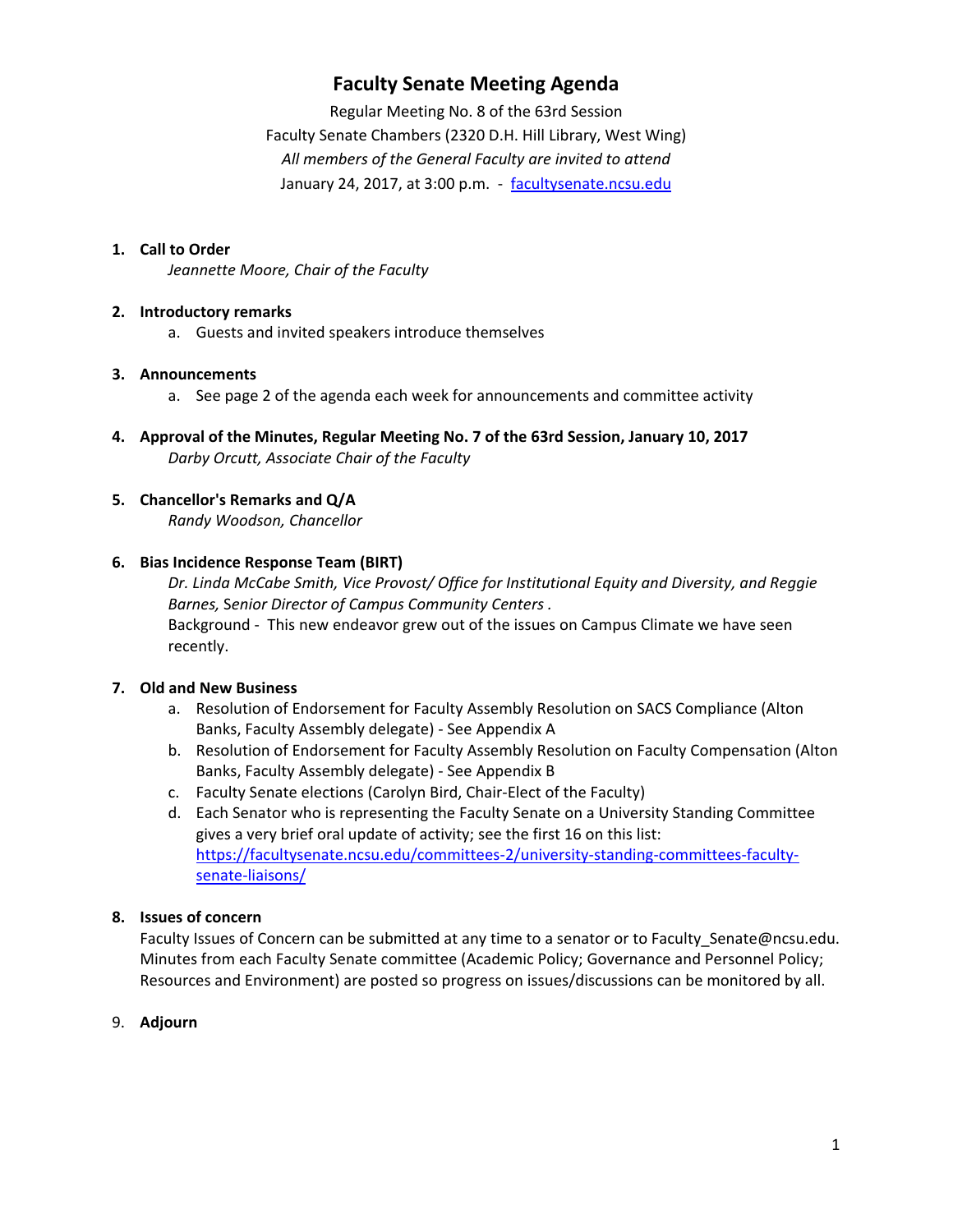# NORTH CAROLINA STATE UNIVERSITY Faculty Senate Calendar and Announcements January 24, 2017

#### **CALENDAR**

1/26/2017 3:00 pm Thursday: **Executive Committee** in 2320 D.H. Hill *‐ Jeannette Moore, Chair*

\*\*\*\*\*\*\*\*\*\*\*\*\*\*\*\*\*\*\*\*\*\*\*\*\*\*\*\*\*\*\*\*\*\*\*\*\*\*\*\*\*\*\*\*\*\*\*\*\*\*\*\*\*\*\*\*\*\*\*\*\*\*\*\*\*\*\*\*\*\*\*\*\*\*\*\*\*\*\*\*\*

#### 1/31/2017 **Committee meetings:**

#### **ACADEMIC POLICY COMMITTEE** ‐ *Sarah Ash and Alton Banks, Co‐Chairs*

3:00 pm in 210 Dabney on Tuesday, 1/31/2017

- a. Evaluation of Teaching Committee: Students want to discuss Class Eval.
- b. Final exams: Change from 3 hr to 2 hr?
- c. Revision of the Information and Communication Technology (ICT) Accessibility Regulation

**GOVERNANCE AND PERSONNEL POLICY COMMITTEE** ‐ *David Auerbach and Beth Fath, Co‐Chairs*

3:20 pm in 441 Withers on Tuesday, 1/31/2017

- a. Faculty duties support people once did
- b. Faculty code of conduct?

**RESOURCES AND ENVIRONMENT COMMITTEE** ‐ *Kimberly Ange‐van Heugten and Helmut Hergeth, Co‐Chairs* 3:00 pm in the Faculty Collaborative Conference Room, 2310 DH Hill Library, on Tuesday, 1/31/2017

a. Ways to improve two-way communication between Faculty Senate and Facilities (including Transportation)

\*\*\*\*\*\*\*\*\*\*\*\*\*\*\*\*\*\*\*\*\*\*\*\*\*\*\*\*\*\*\*\*\*\*\*\*\*\*\*\*\*\*\*\*\*\*\*\*\*\*\*\*\*\*\*\*\*\*\*\*\*\*\*\*\*\*\*\*\*\*\*\*\*\*\*\*\*\*\*\*\*

2/7/2017 **Faculty Senate Meeting** at 3:00 pm in 2320 D.H. Hill ‐ *Jeannette Moore, Chair*

#### **ANNOUNCEMENTS**

- 1. The Office of Student Conduct is trying to recruit **faculty for the University Student Conduct Board**, which sees a variety of cases where a student has been alleged to have violated the Code of Student Conduct. In cases where a student has been alleged to have engaged in academic misconduct, the student has the right to have a Conduct Board review and decide the case. For academic misconduct cases, the Board is comprised of **two faculty members**, two students, and a presiding officer. **Interested faculty** should contact Erin Breiner erbreine@ncsu.edu, Assistant Director.
- 2. The **University Standing Committee Preference Survey** is available online now through January 30, 2017. Employees eligible to serve on a university standing committee are those in a .75 or greater FTE position and benefit‐eligible. Emeritus/emerita faculty are also eligible. Participation in this process is important. If you are interested in serving on a committee you must complete the survey at the following link: http://webapps.ncsu.edu/standing committee/

#### **Attached:**

Appendix A = Draft Resolution of Endorsement for Faculty Assembly Resolution 2017‐3 Appendix B = Draft Resolution of Endorsement for Faculty Assembly Resolution 2017‐2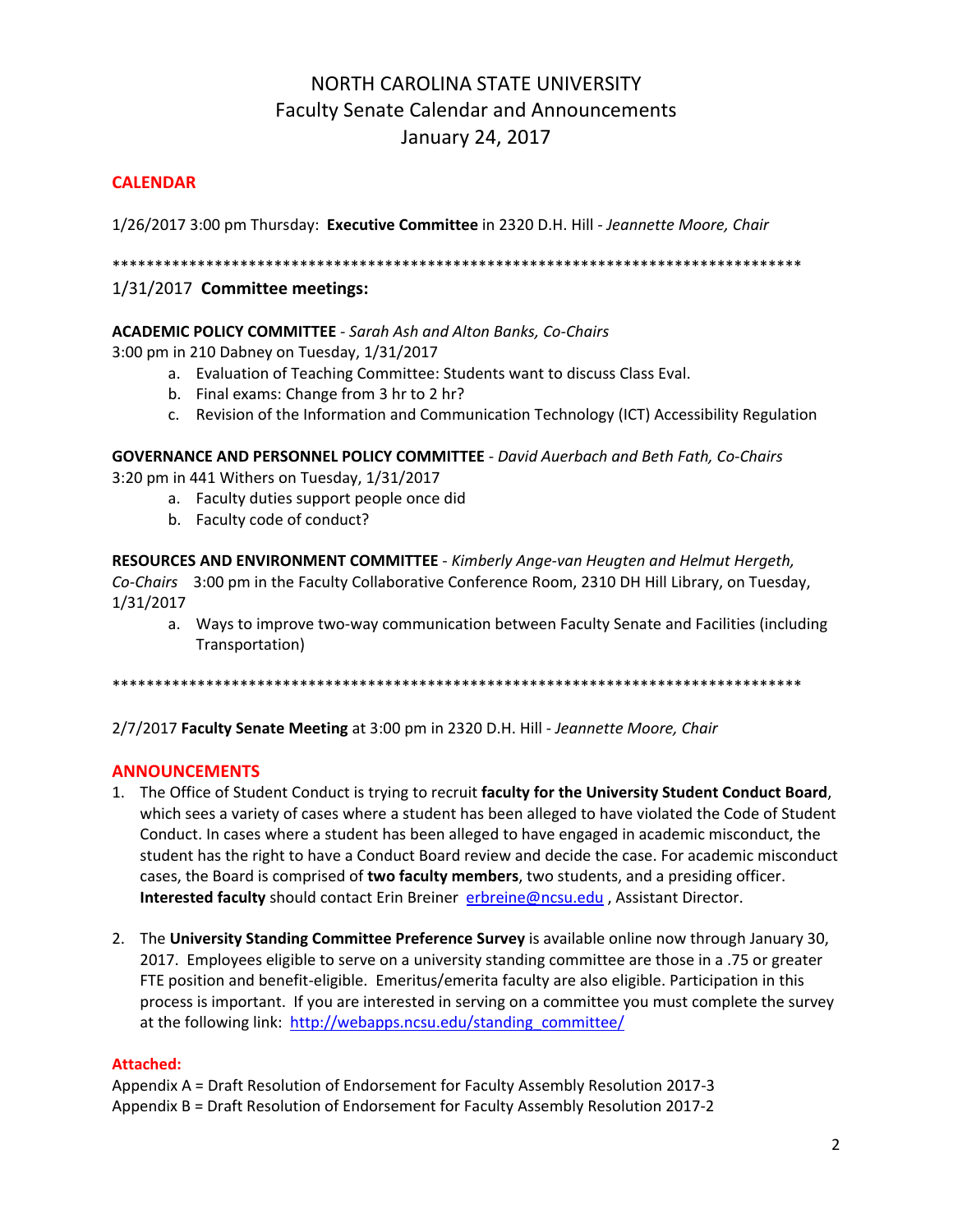#### **Appendix A: Draft Resolution of Endorsement for Faculty Assembly Resolution 2017‐3**

Whereas issues of accreditation are affected by the governance of the state of North Carolina and the Board of Governors of the University of North Carolina system, and

Whereas accreditation issues directly affect the constituent institutions of the UNC system, and

Whereas North Carolina State University is a constituent institution of the UNC system,

Resolved that the Faculty Senate of North Carolina State University endorses the resolution entitled Faculty Assembly resolution 2017‐3: On SACSCOC Compliance. (attached)

#### **Appendix B: Draft Resolution of Endorsement for Faculty Assembly Resolution 2017‐2**

Whereas North Carolina State University is a constituent institution of the UNC system, and our salaries are affected by the North Carolina Legislature,

Resolved that the Faculty Senate of North Carolina State University fully endorses the resolution entitled Faculty Assembly resolution 2017‐2: On Faculty Compensation (attached)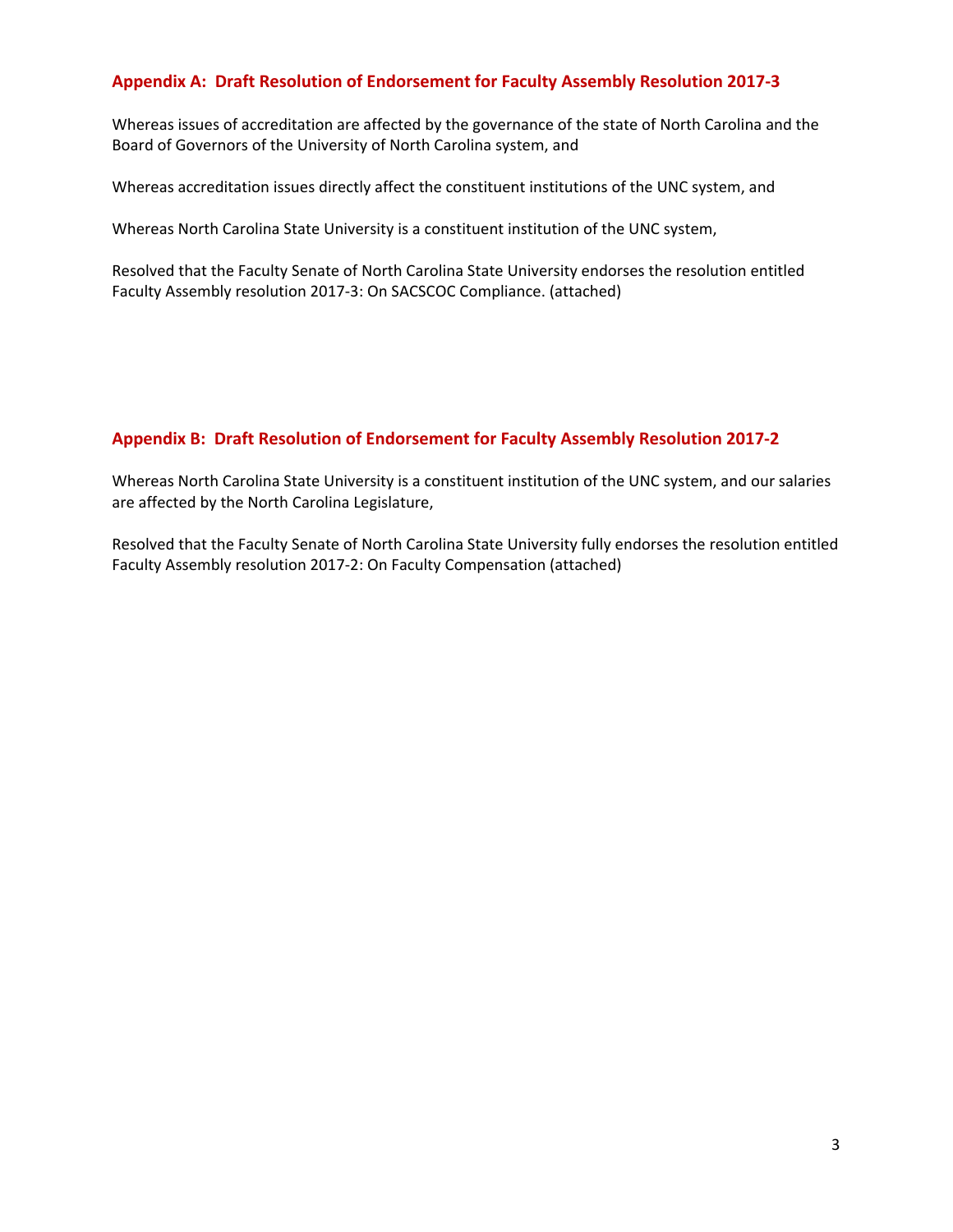ļ



#### **Resolution 2017-3 On SACSCOC Compliance**

#### Approved by the UNC Faculty Assembly January 06, 2017

Whereas, The Southern Associations of Colleges and Schools Commission on Colleges (SACSCOC) requires integrity to govern the operation of institutions and that those institutions provide evidence of and information on practices that might not be in compliance with the Principles of Accreditation; and

Whereas, The Commission requires that the operating boards of such institutions may not be controlled by a minority of board members or by organizations or interests separate from it; and

Whereas, The Commission requires that the legal authority and operating control of the institution are clearly defined for the following areas within the institution's governance structure: the institution's mission; the fiscal stability of the institution; and institutional policy; and

Whereas, The Commission requires that the governing board is free from undue influence from political, religious, or other external bodies and protects the institution from such influence; and

Whereas, The North Carolina General Assembly (NCGA) and the UNC system Board of Governors (BOG) have engaged in practices that appear to violate these and other governance principles established by the Commission on Colleges; and

Whereas, These system-wide practices may result in lack of compliance of the individual institutions of the UNC system with the Principles of Accreditation;

Resolved, That UNC Faculty Assembly has serious concerns about the implications of the actions of the NCGA and the BOG.

|                | <b>BOG Actions</b>                              | <b>Action Type</b>                                      | <b>SACSCOC</b>  | <b>Facts</b>                                                                                                                           |
|----------------|-------------------------------------------------|---------------------------------------------------------|-----------------|----------------------------------------------------------------------------------------------------------------------------------------|
| $\mathbf{1}$   | Post Tenure Review                              | UNC Code Change 400.3.3                                 | 3.7.5           | Policies changed system-wide<br>in spite of opposing<br>resolutions from the campuses                                                  |
| $\overline{2}$ | Chancellor searches                             | <b>UNC Code Change</b><br>300.1.1(II.A.4)               | 3.2.1           | BOG members are now active<br>participants on CEO searches                                                                             |
| 3              | Research centers                                | <b>UNC Code Change</b><br>400.5[R](II.E)                | 3.7.5           | Campus management<br>prerogatives were abrogated,<br>several centers were dissolved<br>for reasons other than those<br>publicly stated |
| 6              | President search                                | UNC Code Change 200.3                                   | 3.2.1           | Policies for president searches<br>changed over BOG and Faculty<br>Assembly objections                                                 |
| $\overline{7}$ | Legislators in<br>attendance at BOG<br>meetings | Law violation<br>NC GS 116-7(b), 116-10,<br>$116-11(2)$ | $3.2.4$ , $2.2$ | Members of the NCGA have<br>become active participants in<br><b>BOG</b> meetings                                                       |

Compliance issues with the standards set forth by SACSCOC are listed below\*:

- 
- D. Green NCCU, Secretary S. Chao FSU, 3 delegate Caucus

H. McMurray NCCU, HMI Caucus Chair

# G. Lugo UNCW, Chair **2016-17 Executive Committee**

- G. Lugo UNCW, Chair Caucus Caucus Communiculum C. Ives UNCCH, 5 delegate Caucus C. Thompson UNCW, 4 delegate C<br>C. Thompson UNCW, 4 delegate C
	- C. Thompson UNCW, 4 delegate Caucus
	-
- J. Martin NCSU, Parliamentarian and Exercise and Solution and Solution and A. Powell NCSSM, 2 delegate Caucus<br>
1. McMurrav NCCU, HMI Caucus Chair and Solution and S. Jovanovic UNCG, At-large
	- L, Dohse, UNCA, At-Large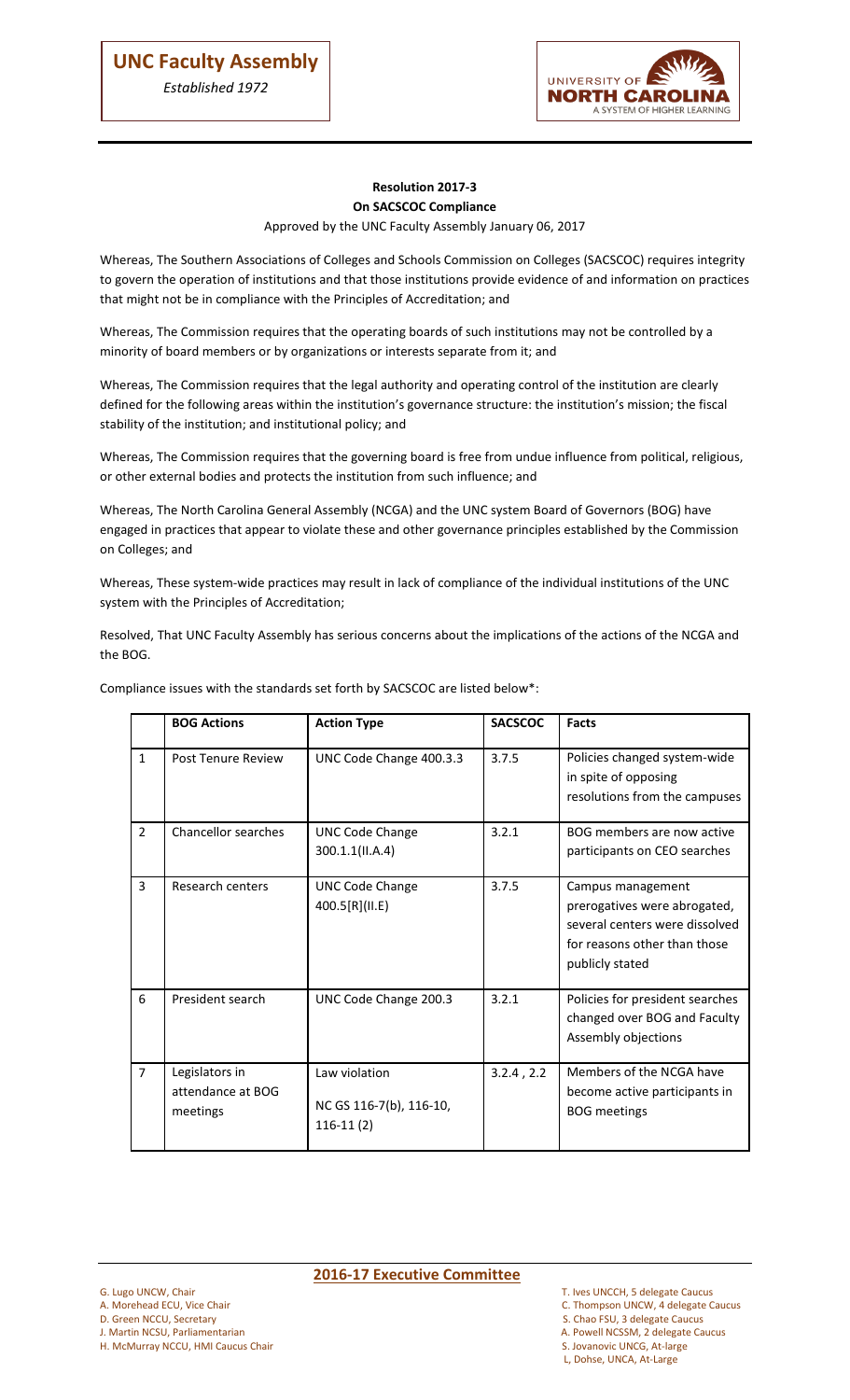|    | <b>NCGA Actions</b>                                                          | <b>Action Type</b>                                                                                                                                              | <b>SACSCOC</b>    | <b>Facts</b>                                                                                                                      |
|----|------------------------------------------------------------------------------|-----------------------------------------------------------------------------------------------------------------------------------------------------------------|-------------------|-----------------------------------------------------------------------------------------------------------------------------------|
| 8  | "Packed" BOG                                                                 | Violation of historical<br>precedent                                                                                                                            | 3.2.4,<br>3.2.2   | Membership of the BOG<br>reconstituted with partisan<br>bias                                                                      |
| 9  | Legislators sitting at<br>the table at BOG<br>meetings                       | Law violation NC GS 116-<br>7(b), 116-10, 116-11 (2)                                                                                                            | 3.2.4, 2.2        | Member of the NCGA have<br>become active participants in<br><b>BOG</b> meetings                                                   |
| 10 | President search<br>interference                                             | Law Change Session law<br>2015-300; NC GS 116-14                                                                                                                | 3.2.4<br>3.2.12.2 | Law enacted bypassing<br>authority previously delegated<br>to the Board                                                           |
| 11 | Board term limit<br>interference                                             | Law Change Session Law<br>2015-300; NC GS 116-6(e)                                                                                                              | 3.2.2             | Enacted without explanation<br>during controversial President<br>search process; practical effect<br>was removal of the BOG Chair |
| 12 | <b>SAE Fraternities</b>                                                      | Law Change 2013-413 PART<br>II SECTION 6(c); 116-40.11                                                                                                          | 3.2.4, 2.2        | Members of NCGSA interfering<br>with campus handling of<br>sanctions to student<br>organization and student<br>appeals            |
| 13 | Laws enacted<br>affecting admission<br>standards, tuition,<br>fees.          | Law Changes Session law<br>2016-94 PART IX.<br>UNIVERSITIES; NC GS 116<br>multiple sections                                                                     | 3.2.2             | Laws bypassed prerogative<br>authority delegated to<br>governing boards, and<br>institutional financial solvency.                 |
| 14 | Lab schools. Unfunded<br>mandate to create 8<br>lab schools at 8<br>campuses | Law Change, Session law<br>2016-94 PART IX.<br>UNIVERSITIES, SECTION<br>11.6.(a); Law violation, NC<br>GS 116-11 (2)                                            | 3.2.2             | Laws bypassed prerogative<br>authority delegated to<br>governing boards, also<br>disregarding principles of<br>shared governance  |
| 15 | "Collaboratory"                                                              | Law violation, NC GS 116-11<br>$(2)$ , and $(9)$ a; UNC Code<br>violation 400.5[R]                                                                              | 3.2.4,<br>3.2.2   | Mandate to create a research<br>center with specified duties                                                                      |
|    | Chapel Hill fine<br>reversal                                                 | Law violation, Session law<br>2016-94 SECTION 11.9; NC<br>GS 116-11 (2);<br>Constitutional violation, NC<br><b>Constitution Article II</b><br>Section 24 (1)(i) | 3.2.2             | Law reversing actions of the<br><b>BOG</b>                                                                                        |
|    | Trustees selection                                                           | Law change, Session law<br>2016-126 PART II SECTION<br>35; NC GS 116-31;<br>Constitutional violation, NC<br><b>Constitution Article IX</b><br>Section 8         | 3.2.4, 2.2        | Law recognized at a national<br>level as a politically motivated<br>effort to restrict the power of<br>the governor-elect         |

- 2.2 Governing Boards
- 3.2.1 CEO Evaluation/selection
- 3.2.2 Governing Board Control
- 3.2.4 External Influence on governing Boards
- 3.2.6 Board/Administration distinction
- 3.7.5 Faculty Governance

\*Actions of concern are listed in chronological order.